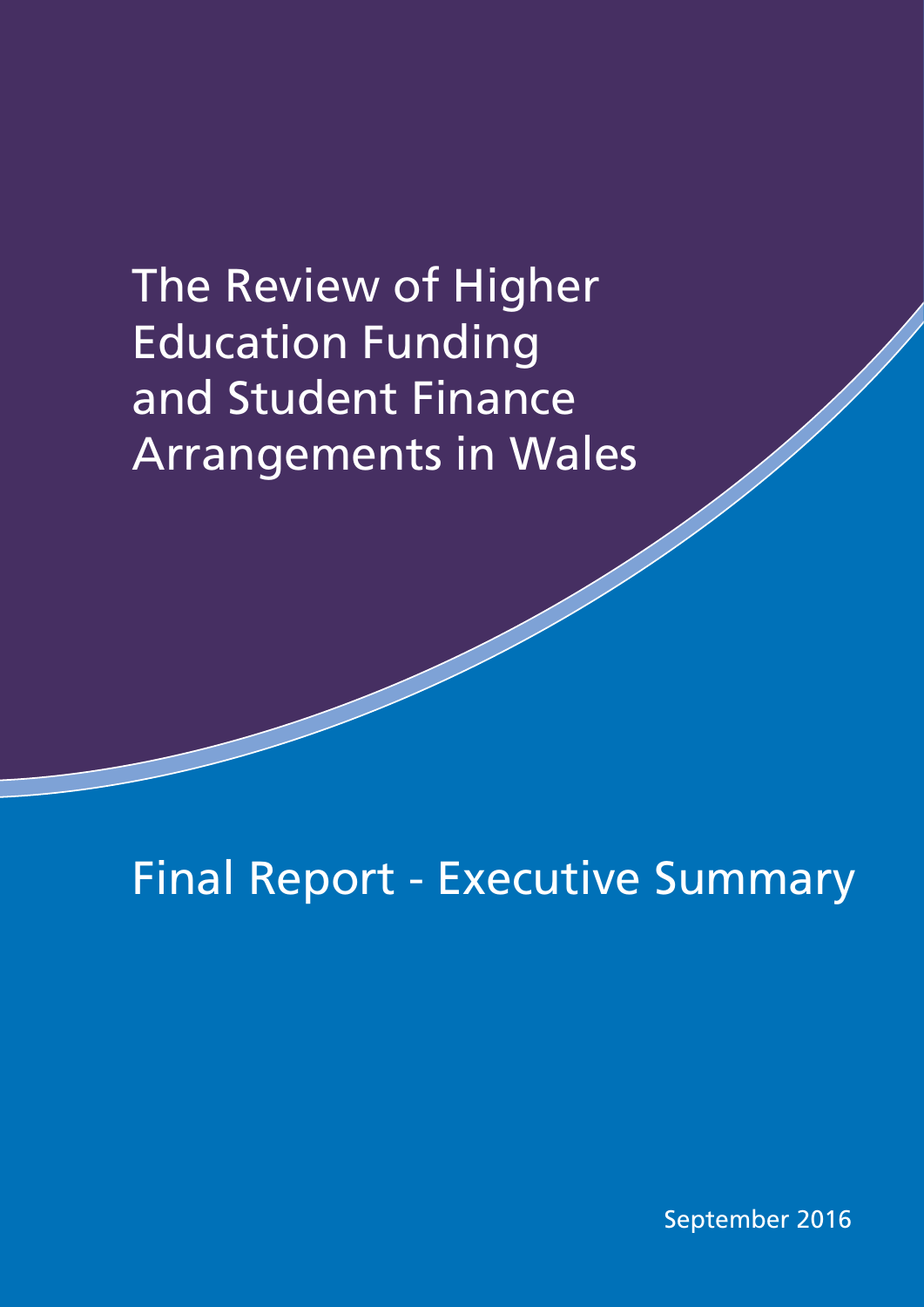# **Review of Higher Education Funding and Student Finance Arrangements in Wales**

#### **Final report – executive summary**

#### **Overview**

This document presents the executive summary of the final report from the Review of Higher Education Funding and Student Finance Arrangements in Wales.

#### **Further information**

Enquiries about this document should be directed to:

HE Review Team Higher Education Division Skills, Education and Lifelong Learning Directorate Welsh Government Cathays Park Cardiff CF10 3NQ

e-mail: [HEReview@wales.gsi.gov.uk](mailto:HEReview%40wales.gsi.gov.uk?subject=)

#### **Related documents**

*The Independent Review of Higher Education Funding and Student Finance Arrangements in Wales: Final Report (2016)*

*Independent Review of Higher Education Funding and Student Finance Arrangements in Wales: Interim report (2015)*

Mae'r ddogfen yma hefyd ar gael yn Gymraeg. This document is also available in Welsh.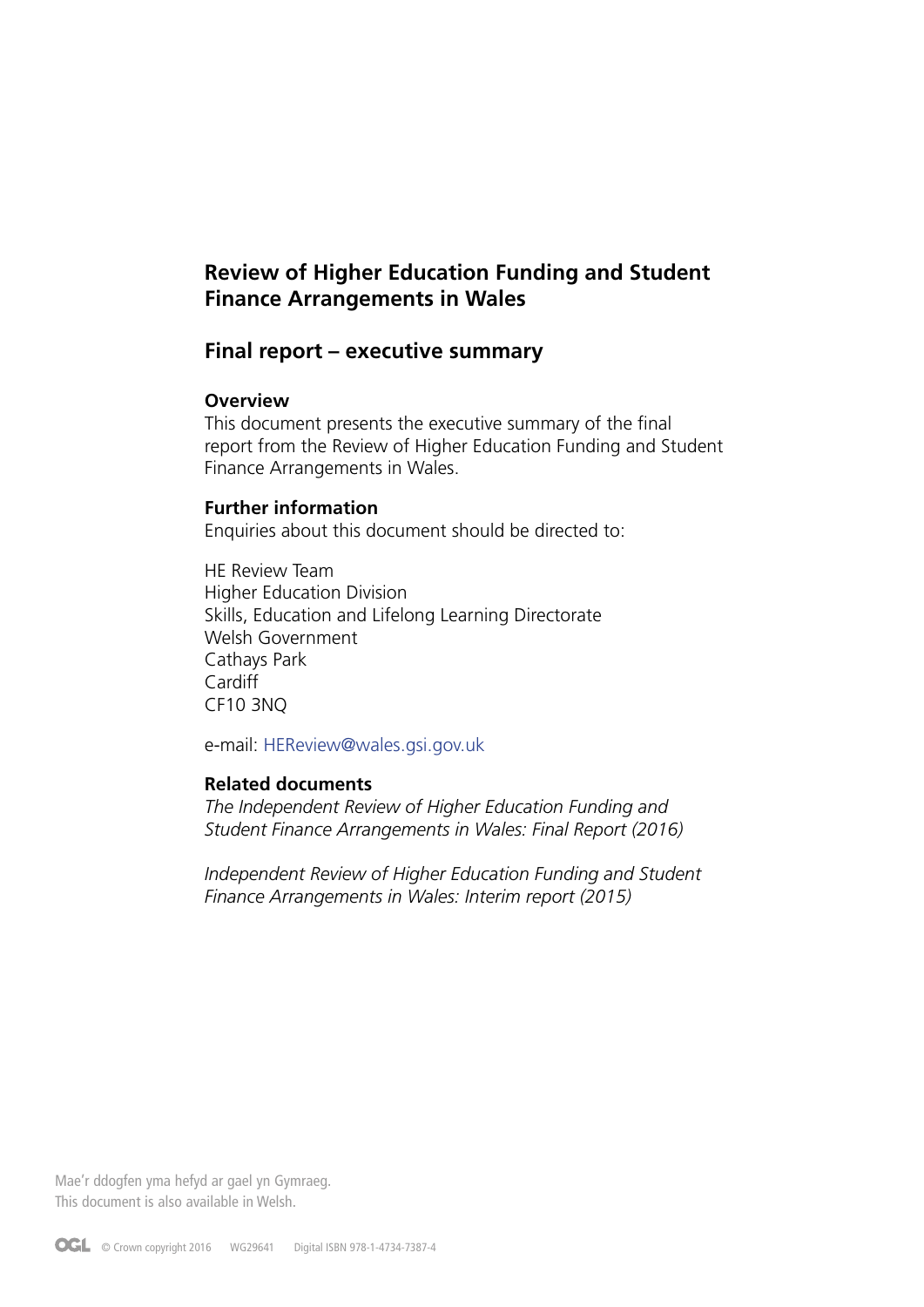# **The Review of Higher Education Funding and Student Finance Arrangements in Wales**

# **Final report – executive summary**

1. This report presents the final recommendations of the Review of Higher Education Funding in Wales that was established by the then Minister for Education and Skills in February 2014. The then Minister announced a set of Terms of Reference and particularly asked the Panel to ensure the report addressed the following areas: widening access; supporting the skill needs of Wales; strengthening part-time and postgraduate provision in Wales; and longterm financial sustainability. The Review Panel proposes a costed package of recommendations for the future funding of higher education in Wales. The package of recommendations comprises interlocking elements that should be seen in their entirety and that require action by each of the Welsh Government, the Higher Education Funding Council for Wales (HEFCW), universities, and other stakeholders.

## **Full-time and part-time undergraduates**

- 2. At the heart of these recommendations is a re-working of the student support package to move towards a simple system that recognises the holistic costs of higher education (HE) study to students, namely fees and maintenance. The recommendations respond to consistent representations from students that it is maintenance assistance that gives them the flexibility to manage their finances and, for some students, to overcome the real financial challenges associated with a period of higher education study.
- 3. In contrast to the system in England, in which maintenance support is based on loans, we propose a system consistent with the principle of progressive universalism that has guided policy-making in Wales since devolution. This principle is reflected in a proposed £1,000 non-means-tested Maintenance Grant being made available to all full-time Welsh domiciled undergraduates, together with an income-related Maintenance Grant, that at its maximum level covers fully the term-time living costs of eligible students from the lowest income households. In addition, loans to the level of the maximum grant would be made available to those not eligible for the maximum grant.
- 4. The Review Panel recommends that maintenance support through a mix of grants and loans be provided to cover the living costs for full-time undergraduate students and that part-time undergraduate students receive support that secures a broader equivalence of support across the two modes of study. Given the context of austerity and fiscal retrenchment in the UK, the recommended improvements to the overall student support package can only be achieved by releasing funds currently used to provide Tuition Fee Grants to full-time undergraduates.
- 5. The focus of undergraduate support for those studying on a full-time basis therefore moves from the Tuition Fee Grant towards improved maintenance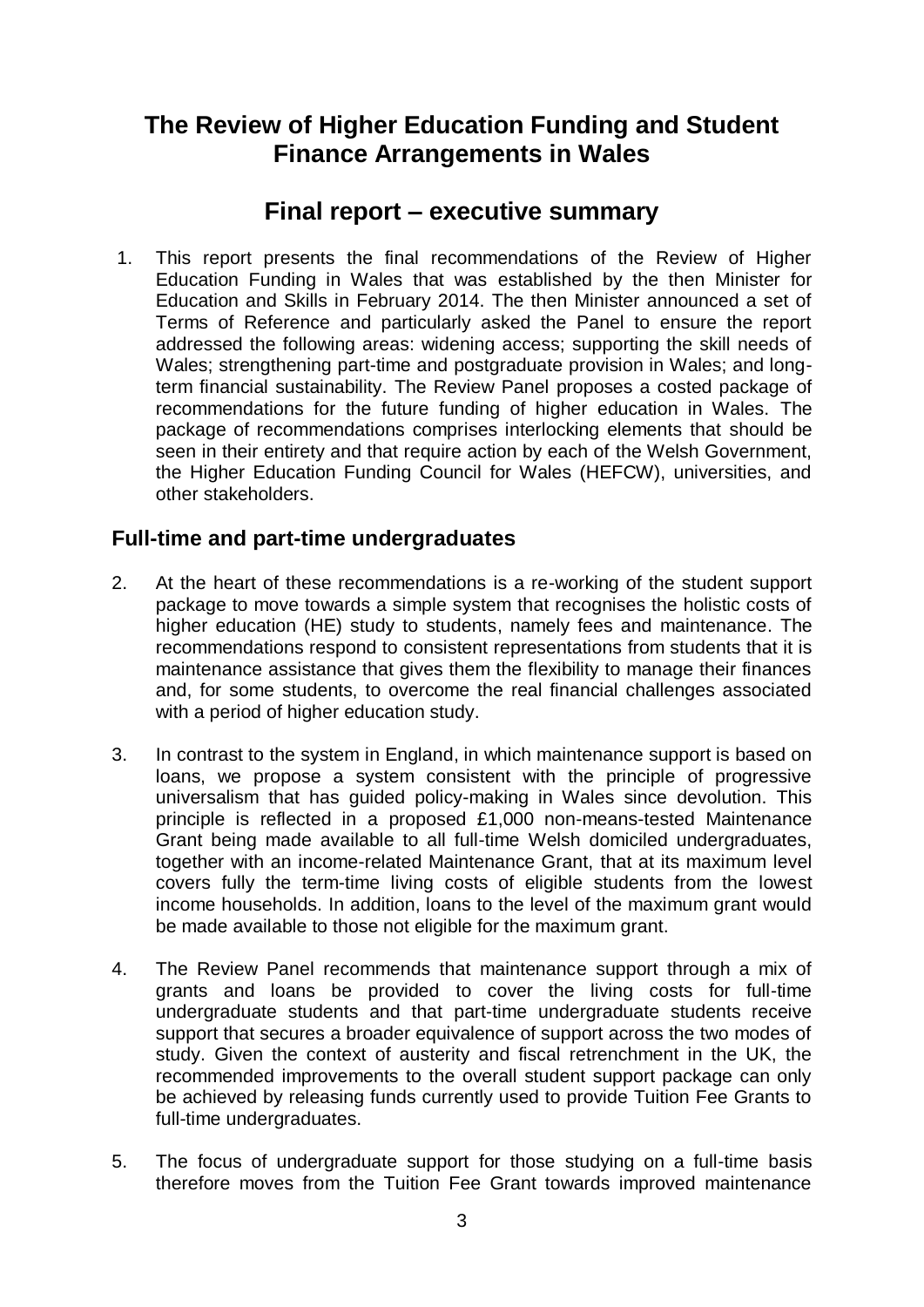support arrangements for all full-time and part-time undergraduate students, with the highest level of grant support covering the full cost of maintenance for those who are most in need, with income contingent loans to cover tuition fees. This will support widening access and retention of students from all backgrounds, including those from poorer backgrounds, 'squeezed middle' income families and those either estranged from their parents or whose parents choose not to contribute to their higher education.

- 6. The Review Panel believes that tuition fees should be paid for via a publicly supported loan system with repayments made only after graduation and contingent on the level of earnings (and at less than the market rate of interest). For those subjects where the cost of teaching is greater than £9,000, it is recommended that Welsh universities receive sufficient income from HEFCW to support the cost of delivering these expensive subjects and that the tuition fee loan should cover current fee levels which are to a maximum of £9,000 and which should apply to all subjects.
- 7. The Review Panel recommends that the holistic funding system described above should be available for study in Wales, across the UK, and across Europe (subject in the latter case to any implications of the result of the recent referendum on membership of the European Union).
- 8. The UK Government has announced plans, subject to parliamentary approval, to allow tuition fees at English universities to rise above the current £9,000 level, linked to quality of teaching. We believe that Tuition Fee Loan available to Welsh full-time undergraduates studying in England should be increased to continue to cover the cost of tuition, if fees rise from 2017/18. The same arrangements should apply to Welsh full-time undergraduates studying in Wales, subject to any arrangements being put in place by the Welsh Government and HEFCW regarding fees above £9,000 at institutions in Wales.
- 9. The Panel believes strongly in the importance of incentivising students to bring or retain their skills to the benefit of Wales. However, there was recognition of the administrative and legal complexities of designing and operating a partial loan cancellation and so the Panel recommends that the Welsh Government consider these complexities and bring forward proposals to incentivise students to work in Wales in the medium term.
- 10. Part-time HE study is a positive choice that best suits the circumstances of many students. The Review Panel believes that this route to HE should be encouraged, not least as longer working lives and demand for ever higher skills and changing career patterns for individuals have become the norm. The Review Panel recognises the positive aspects of the current part-time funding system in Wales for part-time study and aims to build on them. To promote improved uptake of part-time study in a way that encourages widening access the Review Panel recommends that:
	- Support for living costs for part-time students should be made available. The modest means-tested Course Grant currently available should be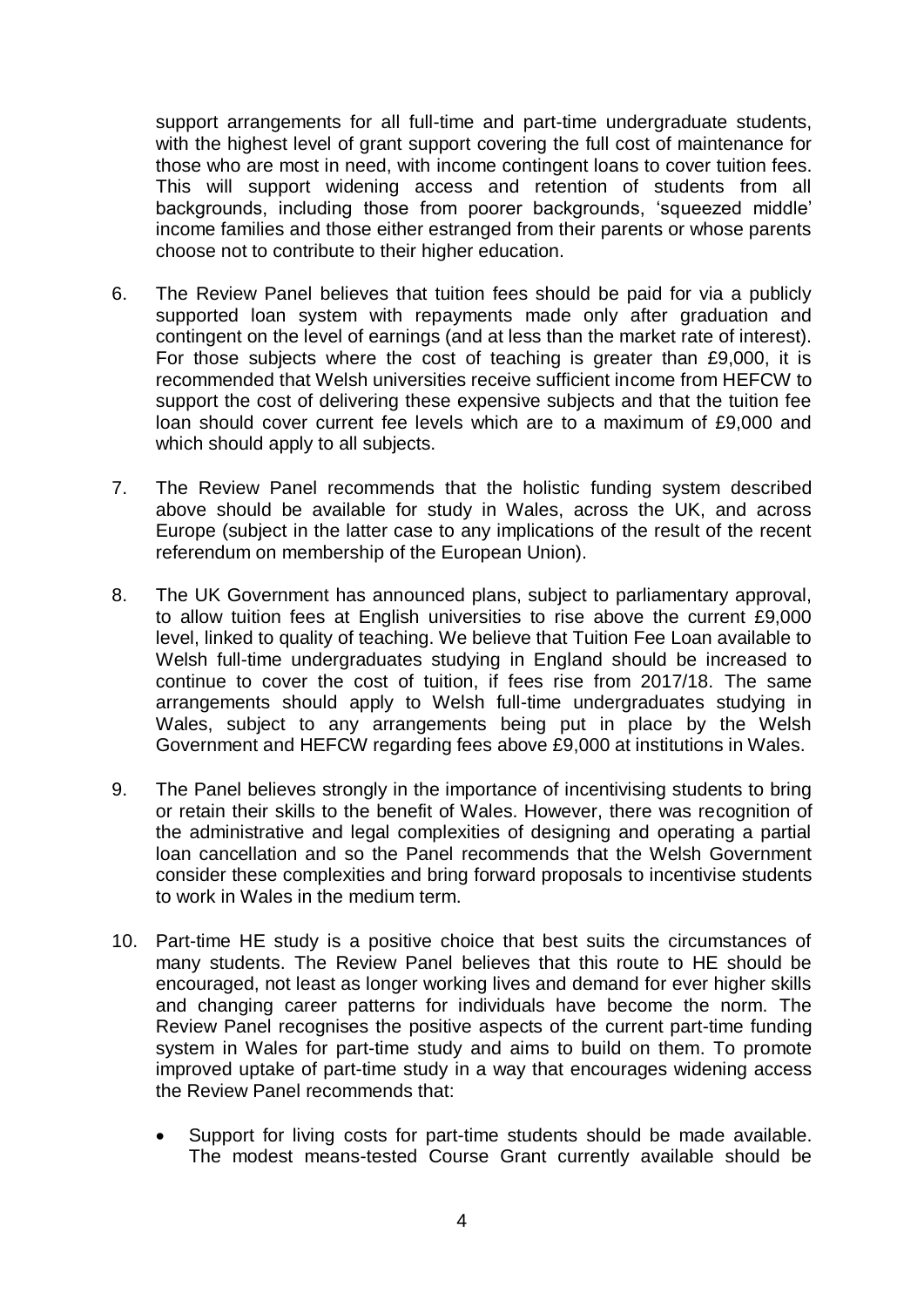replaced with maintenance support similar to that recommended for fulltime undergraduate students.

- Reflecting the clear evidence that students demand for part-time provision is price sensitive part-time undergraduate student fees will in most cases continue to be charged at a more moderate level of fees so as to ensure that part-time study is not dis-incentivised by prohibitive fee costs.
- Fee loans should remain available to those studying part-time.
- The more moderate fee for part-time students should be topped-up with institutional learning and teaching grants for universities and higher education providers, based upon the lower costs to the public purse of fee loans to these students overall given that most are already working.
- Universities and higher education providers should receive pro-rata top-up payments for high cost subjects for part-time students, as they would do under proposals in respect of full-time students.
- The overall funding system for part-time students should not be restricted by credit thresholds or prior study.

## **Postgraduate study and postgraduate research**

- 11. Knowledge-based societies require highly educated employees and it is important that, as with undergraduate education, entry into postgraduate education is based solely on aspiration and ability. In order to remove the financial barrier to taught postgraduate education programmes for Welsh domiciled students and provide a parity of investment across different modes of HE, the Review Panel recommends that postgraduate taught Masters students receive the same level of maintenance and tuition fee support as undergraduate students. The Review Panel also recommends that assessment for support for postgraduate programmes should be undertaken at the time of the start of the programme.
- 12. To develop a new cadre of researchers in Wales, the Review Panel recommends that Welsh Government funding should be made available to support programmes for postgraduate researchers. We propose scholarships of up to three years duration for 150 research students each year, initially for three years. These scholarships, for both fees and maintenance, should be funded in a three way equal partnership between the Welsh Government, the university in which the research student will be based, and another funder either from the private, public or third sector. The scholarship should, therefore, be free to the individual student and would be in addition to current HEFCW funding for postgraduate research.

#### **Students with particular challenges and needs**

13. Our proposals thus far recognise the challenges that many people face in undertaking successfully a course of higher education. We believe that there are three groups of people for whom, by dint of their background or circumstance, the challenges are multiplied, and for these people we propose additional support so that both they, and Wales, can benefit from higher education study. These are those students with experience of care, or who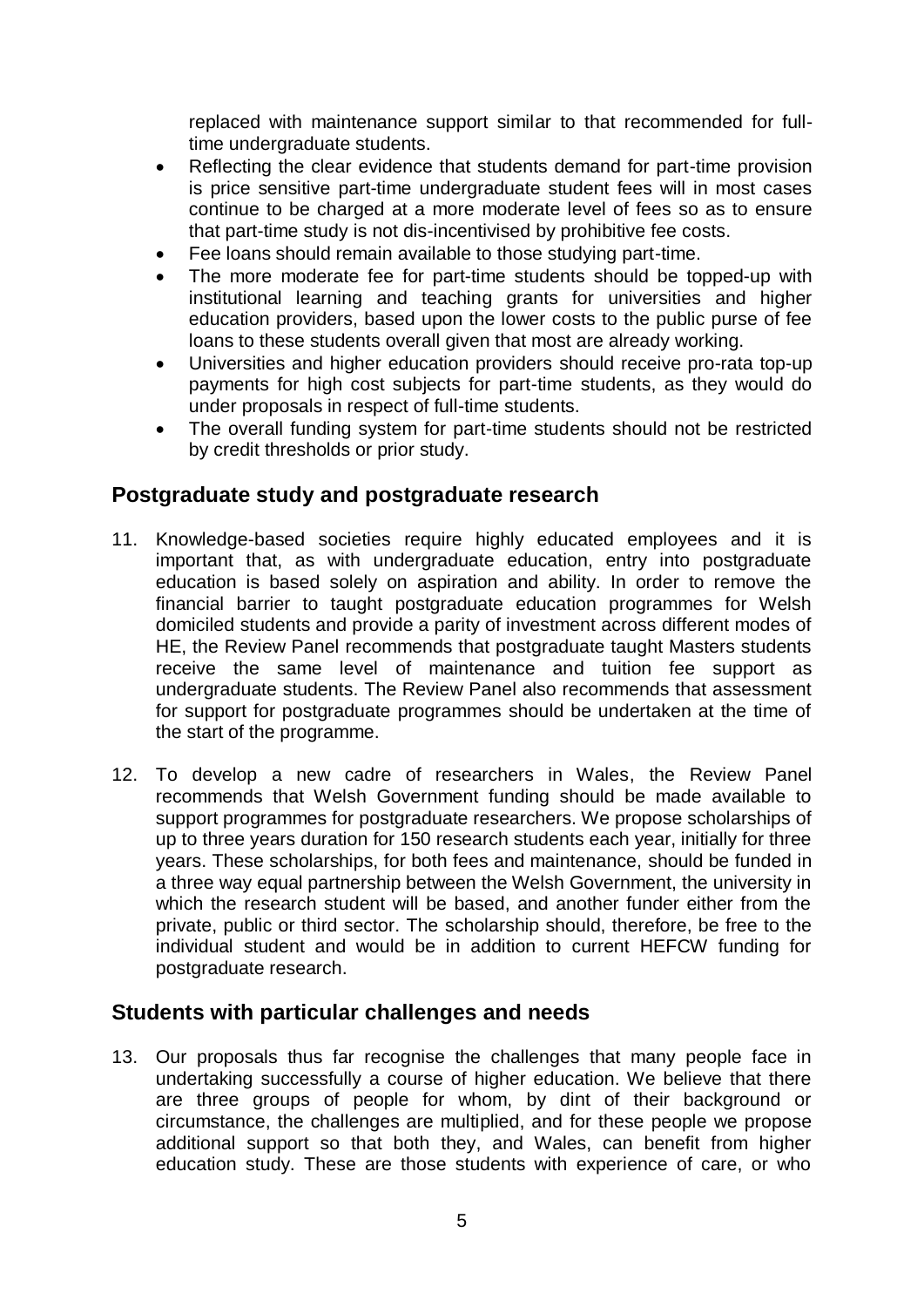have received support from social care services; those with a disability; and those who are parents.

- 14. For those prospective students with experience of care as children we propose that further and higher education providers provide personalised support packages, be prepared both to transfer credits and have the flexibility to permit multiple starts in the academic year. We support the recognition already given to those with experience of care by 'The Children Act 1989 (Higher Education Bursary) (Wales) Regulations 2011' and believe that the funding system we have proposed, together with this HE Bursary, provides a sound basis to support care leavers. Notwithstanding this, the Review Panel proposes that those with experience of care should receive the maximum Maintenance Grant proposed in this report.
- 15. The Review Panel recognises that students with a disability have particular challenges in successfully completing a course of higher education. We also recognise that great strides have been made across Wales over the past years to assist students with disabilities to be able to benefit from higher education. The Welsh Government should work with HM Treasury to consider what further assistance can be offered.
- 16. Students who are parents face particular challenges if their children are below or at school age. The Review Panel notes the social and financial challenges for students who are parents and we recommend that the Welsh Government, via HEFCW, work with universities and the National Union of Students (NUS) to ensure appropriate financial support to help student parents to combine their study with their family responsibilities.

#### **Higher education through the medium of Welsh and Welsh studies**

- 17. The Review Panel received considerable evidence on both the desirability and the need for higher education to be delivered through the medium of Welsh. The Review has also received evidence that supports the work of Coleg Cymraeg Cenedlaethol, and recognises the important progress made in Welsh medium HE since the establishment of the Coleg. The Review Panel recommends that the Coleg, as a separate body established jointly by all universities in Wales, should continue to be the lead body in planning and supporting the provision of Welsh medium provision on a strategic basis across Welsh HE. To support a sustainable funding model in HE through the medium of Welsh, annual investment from HEFCW in the Coleg Cymraeg Cenedlaethol and its scholarship programme should be maintained at least at the level for academic year 2016/17 (£5.8m).
- 18. The Review believes that the Coleg and universities have a collective responsibility to work with other bodies and organisations to enhance the delivery of higher education through the medium of Welsh. We therefore recommend that the Welsh Government work with the Coleg Cymraeg Cenedlaethol, HEFCW, universities and organisations such as FE colleges, schools, the National Centre for Learning Welsh, and employers to secure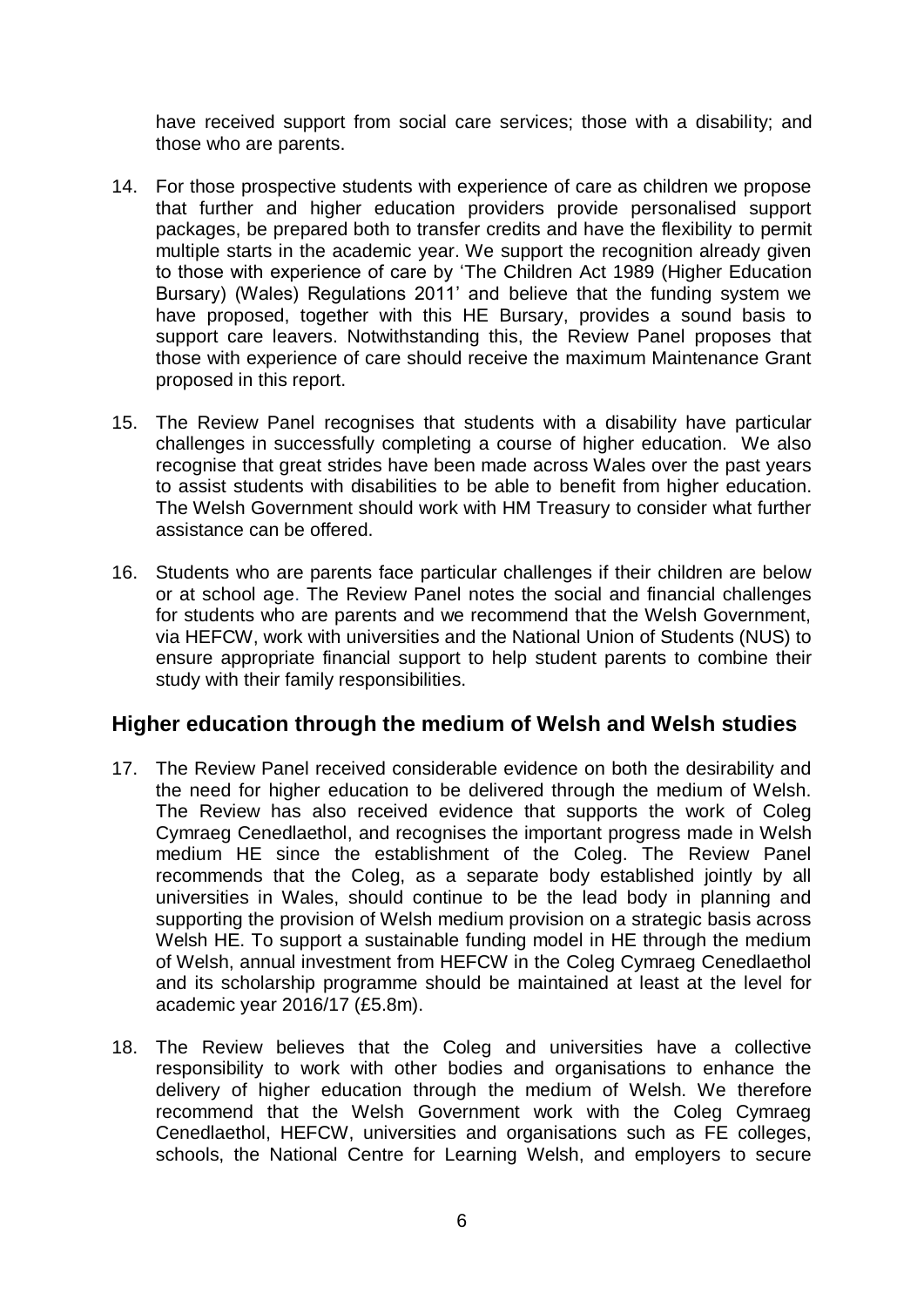maximum impact and greatest value from public investment in, and support for, Welsh-medium higher education.

19. The Review Panel supports the principle of public investment, alongside commercial approaches, for an academic publishing house in Wales. We believe that the timing of the independent review of Welsh Government support for publishing and literature in Wales should permit all stakeholders to develop a sustainable business plan for University of Wales Press.

## **Research funding and Knowledge transfer**

- 20. At the heart of the success of the higher education research endeavour across the United Kingdom has been the 'dual support' system. Quality related research (QR) funding is provided to Welsh universities by the Welsh Government, through HEFCW, based on a periodic assessment of research quality through the Research Excellence Framework. Universities also source and compete for research/project funding from a variety of public and nonpublic sources.
- 21. QR funding is crucial in providing the baseline investment that enables the long-term strategic development of research and the creation of a critical mass of research capability. The certainty and predictability of QR funding is important given the long planning horizons that university research strategies have to address. For this and other reasons the Review Panel believes that QR funding remains essential and that it should be maintained at least at the current level of £71m per annum in real terms over the next five years.
- 22. A similar dual support system is proposed by the Review Panel to support knowledge transfer. This investment is required to ensure that the research and knowledge generated in universities provides maximum benefit to the economy and society of Wales. The Welsh Government, through HEFCW, should first fund two knowledge transfer hubs; and second instigate an agile, flexible project-based funding stream aimed at projects that will impact on the Welsh economy. These should be administered, by HEFCW, with a minimum level of bureaucracy. In addition, the Welsh Institute for Social and Economic Research and Development should receive core funding from the Welsh Government to impact on social policy, on a five year basis, against the majority of its funding coming from projects.

## **Higher Vocational and Technical Education**

- 23. The Review Panel, assisted by a specialist sub-panel, considered how best to enhance opportunities for students pursing work-based or occupationallyrelated higher education programmes. This followed an extension to the Remit of the Review announced in March 2016. The Review Panel saw an opportunity for Wales to develop degree apprenticeships or employer-sponsored provision in a way that makes the slogan 'learn while you earn' a reality.
- 24. Effective models of partnership working already exist between colleges, universities and training providers to ensure that students progress between